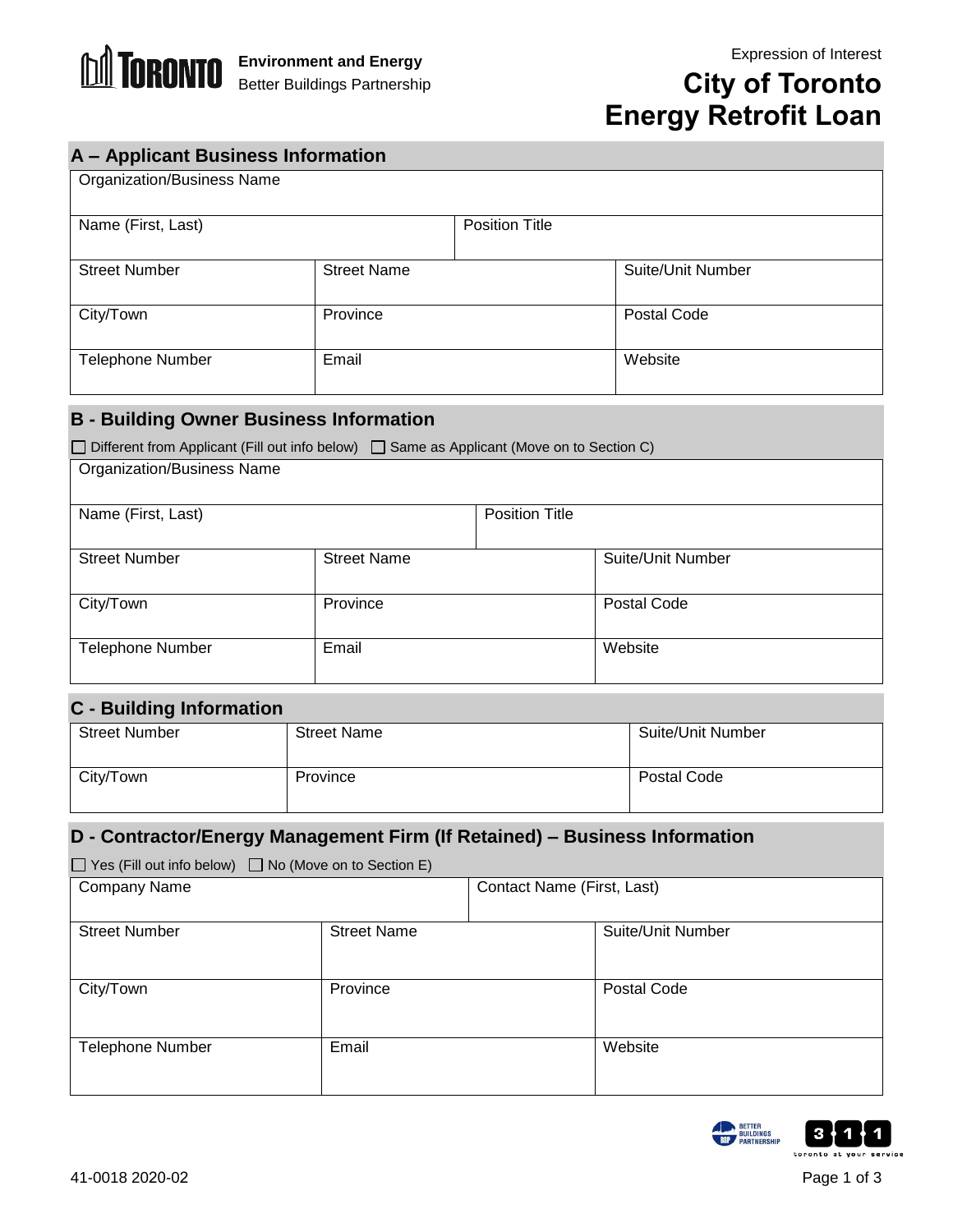# **City of Toronto Energy Retrofit Loan**

| <b>E</b> - Project Description                                                                                                                                           |                                                                                                      |
|--------------------------------------------------------------------------------------------------------------------------------------------------------------------------|------------------------------------------------------------------------------------------------------|
| Estimated annual electricity reduction (kWh/year)                                                                                                                        | Estimated annual gas reduction (m <sup>3</sup> /year)                                                |
| Estimated Project Start Date (yyyy-mm-dd)                                                                                                                                | Estimated Project Completion Date (yyyy-mm-dd)                                                       |
| Have any of the following been done to quantify the project's energy savings?                                                                                            |                                                                                                      |
| <b>Feasibility Study</b><br><b>Energy Audit</b>                                                                                                                          | <b>Energy Modelling</b>                                                                              |
| Estimated Project Cost (\$)                                                                                                                                              | Financing Requested (\$)                                                                             |
| Please include a brief description of the project:<br>What measures will you be undertaking?<br>created, new recreation spaces created)?<br>Alignment with capital plan? | Environmental, economic and/or social benefits expected (e.g. greenhouse gas emissions savings, jobs |

#### **F – Other Assistance**

| If Applicable please list other funding received or applied for this project |             |        |
|------------------------------------------------------------------------------|-------------|--------|
| Financing Loan                                                               | Amount (\$) | Source |
| <b>Government Grant</b>                                                      | Amount (\$) | Source |
| <b>Assistance from Energy</b><br>Management Firm                             | Amount (\$) | Source |
| Other (please specify)                                                       | Amount (\$) | Source |

### **Section G – How Did You Hear About Energy Retrofit Loans?**

| How did you first hear about the City of Toronto's Energy Retrofit Loan program? |                                       |  |
|----------------------------------------------------------------------------------|---------------------------------------|--|
| City of Toronto website                                                          | Toronto Hydro                         |  |
| Event                                                                            | Enbridge Gas                          |  |
| $\Box$ City staff                                                                | Social Media (i.e. Twitter, Facebook) |  |
| Energy Management Firm (please specify)                                          | Other (please specify)                |  |